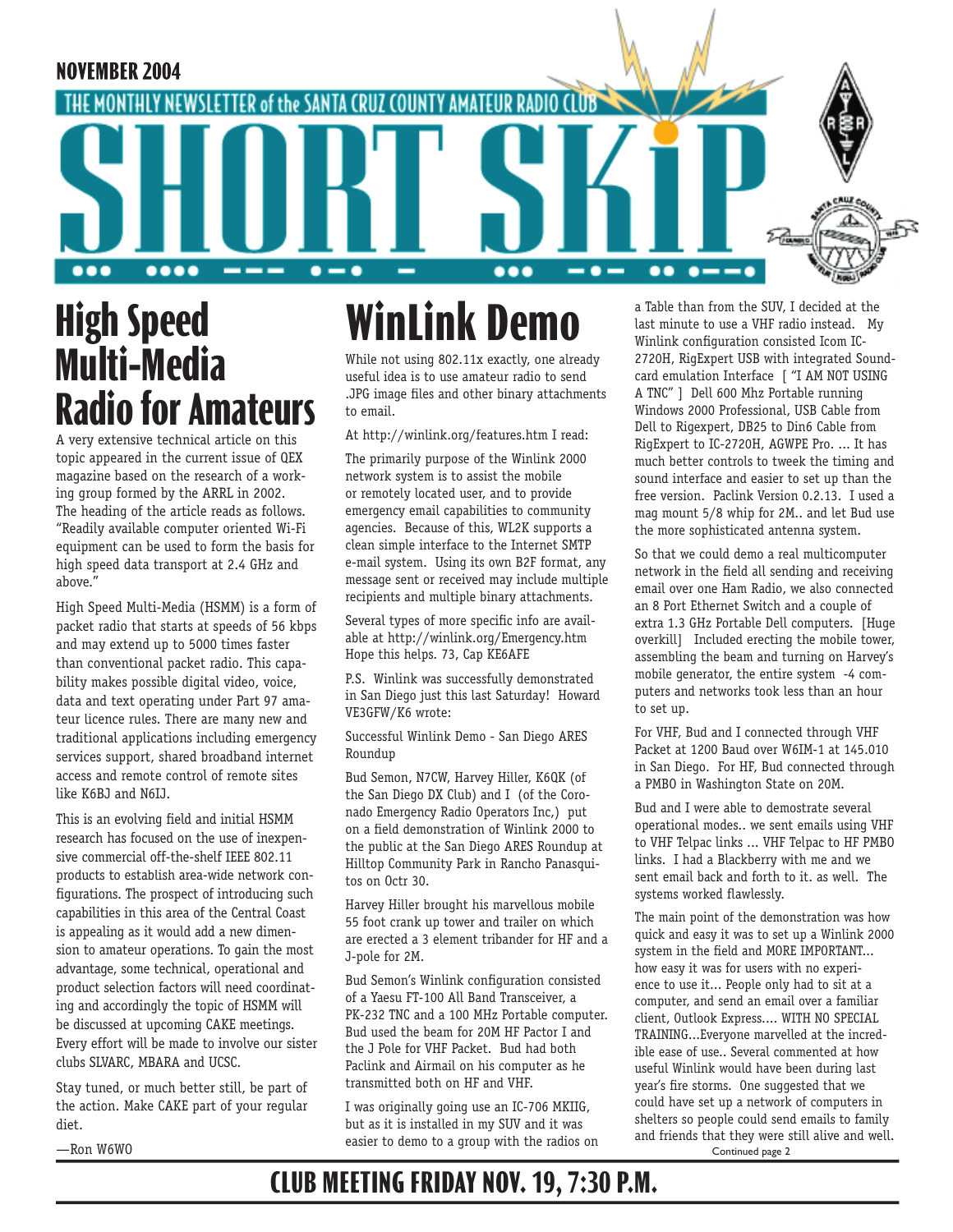### **2 NOVEMBER 2004**



Published 12 times per year. Free to members. *Santa Cruz County Amateur Radio Club, Inc.* Post Office Box 238 Santa Cruz, CA 95061-0238

Editor and Publisher Ron Baldwin, K6EXT (831) 419-1025 K6EXT@fireclay.com Columnist: Art Lee, WF6P Writer: Ron Skelton, W6WO Distribution: Elaine Pennell, KE6FRA



Greetings once again. The session today was in many respects quite special. We were very pleased to welcome new participants Julie KC6DLE, Frank N6FW from the SLVARC , Barry K3KOA,Rod KQ6F, Don W6IBN and Steve Davis a senior officer from the USFS.

The session started in our normal, dare I say, "wild manner" Ron provided a mystery object and it was not long before it was decided it comprised two tuned cavities. The bonus question was what is the frequency of these cavities. Estimates ranged from a low of 100 MHZ to lower microwaves. My guess would be somewhere between. Incidentally this object would make an excellent lamp base, silver plated and all.

Dave W8FLL demonstrated a cold soldering tool, more like a miniature welder. On balance I think I will stay conventional Dave. Pat once again showed us the \$3:00 multimeter available from Harbour Freight. Makes you wonder what the mark-up on this item might be. Pictures of a 50 KW antenna tuner were circulated and it was not disclosed which ham runs this power level.

Cap mentioned a software package for creating and editing pdfs called pdf995

The focus topic for the day was the use of 802.xx Wi-Fi technology and a reasonable

question is "What has this to do with Ham Radio?" Unlicensed Part 15 users share part of the 2.4 GHz amateur band with us as licensed Part 97 users and perhaps more significantly the ARRL sees the use of Commercial Off The Shelf (COTS) products as a starting point for the development of amateur High Speed Multi Media networks for the future. Ron passed out copies of an article that appears in the current edition of QEX. A good url for more info is <www.ceitron.com/mvus/hsmm1003.html> We considered a variety of antennas useable at 2.4 GHz.

An exciting opportunity for us has emerged from the visit to CSUMB yesterday by Jim N1IPP, Barry K3KOA, Pat AA6EG and Ron W6WO. The session was the Wireless Community& Mobile User Conference. Attendance was well over 100. We introduced ourselves to Arlene Krebs, Director Wirelss Education and Technology Center and spent a considerable time with John Ittelson K6JCI who is in charge of their idea-lab. John is a member of MBARA. It was an exhilarating conversation because it became clear that they want to develop a wireless backbone and see collaboration with amateurs as the way to do that under Part 97 rules. We came up with the idea of a joint workshop to explore what we have to offer one-another and have decided that this should become our CAKE meeting scheduled for 10:00 November 20th. Directions and agenda details will follow. I would like to give John an indication of how many will attend as I understand he will provide lunch. Let me hear from you. A visit to N6IJ can no doubt be arranged for the afternoon

So as not to burden all members an email list will be compiled for future messages on 802.xx topics. I will assume regular CAKE consumers will be included. If you have not already done so and want to be on it please get in touch with Ron W6WO. By the same token if I include anyone who does not need to be involved, be sure to let me know.

Steve told us that the fire towers were no longer required for forest management but if they can provide other forms of valuable public services they may be retained instead of being dismantled. We told Steve that we could envision them being used for remote unattended, solar-powered wireless repeaters to support various research and emergency activities. Our club should consider writing to Steve to record our interest.

BTW the 3rd anniversary of CAKE arrives in a couple of weeks time.

— 73 Ron, W6WO

# **802.11—HP WREN**

For those who like me may be beginning to sit up and smell the roses about the ARRL HSMM project I strongly recommend browsing the general description of the High Performance Wireless Research and Education Network. http://hpwren.ucsd.edu/ info/images/baker.doc.

I note that HPWREN is using 802.11 modulation in the 2.4 GHz band. This band is being shared by unlicensed Part 15 users and ourselves as Part 97 users. According to the recent QEX article we as licensed users can operate with higher power levels than unlicensed users.

Clearly there will come a time when coordination between users of the spectrum will be required for peaceful coexistence. I did not find detail about the HPWREN power levels or channel usage and it would be interesting to know if and how coordination with Amateurs is taking place in the San Diego area.

We may see networks like HP WREN in this area sooner rather than later.

Do any of you have contacts in the SD area who might know how they are dealing with questions of spectrum use ?

Just a reminder that we will begin discussions on the use of 802.XX at our CAKE meeting on Saturday. Especially welcome are those with 802.XX experience.

—73 Ron, W6WO

#### **WinLink Demo cont.**

Our Demo went from 8 AM to 2 PM. We had a constant flow on very interested vistors, some of whom had driven hundreds of miles just to see Winlink 2000 in operation. We had visits from several Served Agencies..and at least two Agencies decided on the spot that they wanted Winlink systems.. One even went so far as to state that since the local San Diego ARES had shown no leadership, that they would put it in on their own Winlink systems and when San Diego ARES finally stopped objecting to Winlink that they might even invite ARES to operate their systems.

I have to thank Tuck Miller,NZ6T, ARRL Vice Director, for showing leadership by coming up with the last minute idea to include Winlink in the Roundup .

Even though we had less than a week to prepare it went flawlessly. That alone says a lot for the simplicity and ease of use of Winlink.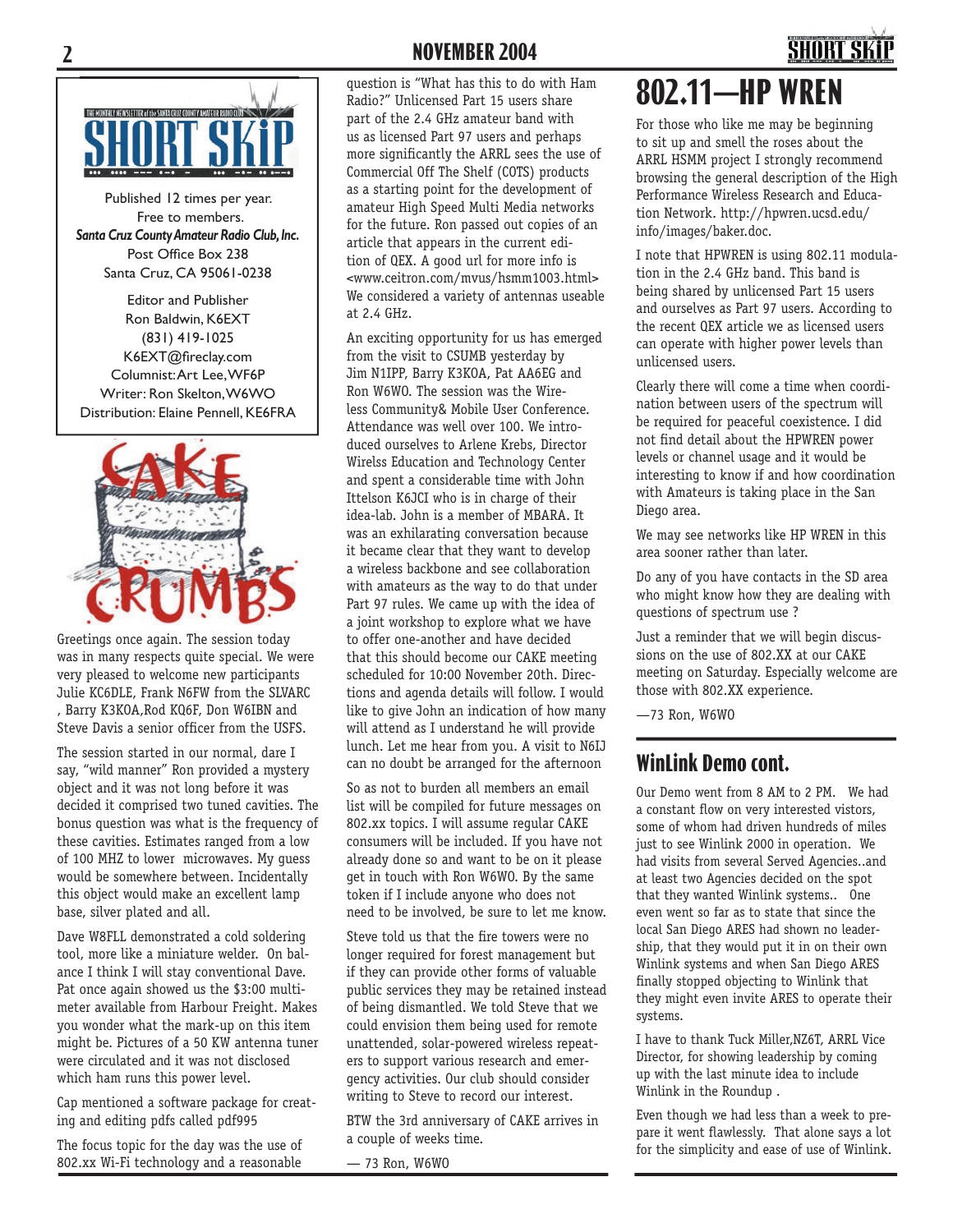# **SHORT SKII RF SAFETY**

Many thanks to Ron, W6WO for the presentation on RF safety to the Santa Cruz County Amateur Radio Club (and the link to http://n5xu.ae.utexas.edu/rfsafety/, which provides a very official-looking and persuasive document to show interested neighbors and friends their estimated RF power density exposure in your shack, or their home, and how that relates to Maximum Permissible Exposures.)

A second, but no less interesting, observation was noted in page 2 of Ron's handout ("Is Amateur Radio Hazardous to Our Health?," by Dr Ivan Shulman, MD, and reprinted from Oct 1989 QST.).

I had heard the claims of excess mortality from multiple myeloma and non-Hodgkin's type lymphomas in RF technicians and operators...(conclusions befuddled by contaminating variables such as PCB's, solder fumes, toxic chemicals etc.)

However, the following came as something of a surprise. Because not everyone had access to the reprint (or made it through that far) I append the following paragraph. (Italics and Caps are mine):

" No other cause of death was noted to be higher than normal in the amateur population, and in fact, several important and common causes of death were LESS than what would be expected from the population as a whole. Deaths due to CANCER OF THE PANCREAS, AND THE LUNG, as well as ALL DEATHS DUE TO RESPIRATORY DISEASES (PNEUMONIA, ASTHMA, EMPHYSEMA), CIRCULATORY DISEASES (those of the heart and blood vessels) and ACCIDENTS were less in amateurs as a group than in the overall population. It was even suggested that there are fewer cigarette smokers among members of the American Radio Relay League than in the general US population as a whole."

Perhaps the less-smoking thing is because hams, by and large, are frugal types, and it is common knowledge that nicotine stains lower the resale value of our rigs. The accident thing is probably because we understand better than most the real risk of falls and make it a habit to "Buckle Up." However, as a trained epidemiologist (UCLA School of Public Health, 1979) the other findings are intriguing. Lung cancer, heart attack, vascular disease, emphysema, and pneumonia, are some pretty heavy hit-



Antenna grounding time again! Black clouds rolling across the sky at high speed are something to look for. Of course at night, they are tough to see. I'm getting good at remembering to flip that antenna switch after shutting down the rig. Don't you hate to leap out of bed before dawn when you hear an ominous rumble and rush to the switch, only to realize it's the garbage truck making its rounds. Then you remember that you already put the switch in the ground position the previous night. Ah, climbing back into the warm feathers is comfortable.

Got a call from Dave Rawley, N6RZ, offering four 12 volt batteries. The price was right, free. Dave was getting rid of them as he is converting to gel cell batteries. I put the word out over the K6BJ reflector to call him at 426-6691 if you wanted to pick them up. It is always handy to have a good power source when PG&E crews are trying to restore downed power lines during a winter storm. When Lloyd Cabral left for his new QTH in Hilo, Hawaii, he couldn't take them with him. Dave said they were discarded by the telephone company and salvaged by Lloyd, but they were in good condition.

I have been enjoying the monthly CAKE meetings. Lotsa tech talk mixed in with good old coffee drinking and breakfasting at GiGi's cafe. There is always an interest-

ters when it comes to things most people would rather not have; and it isn't easy to show that an activity (or medicine for that matter) is "good" for you. Not even the newest high-tech medicines (or herbs, or vitamins,or jogging) can claim all that, but now apparently Kenwood, I-Com, Yaesu and Elecraft can. In trying to document how hazardous our hobby is, it appears at first glance that the opposite has been accomplished.

—73 de Barry NR6S

ing show-and-tell project for us to pass around and discuss. The meetings are social in nature and quite different than our SCCARC meetings. Ron, W6WO, takes notes and ensures that everyone is greeted and has an opportunity to participate. Keep up the good work, Ron.

Leon Fletcher, AA6ZG, and I had lunch at the Crow's Nest last week. A 50 foot wooden sloop was tied up at the fuel dock. The skipper was single-handing and told Leon that he put in to our harbor to get some sleep. His crewmember cancelled on him in Washington state, and being alone, he had no sleep for the past 3 days at sea. The boat was a Hunter and built in 1942. It was in great shape, new sails, rigging, and "we counted" five anchors. I didn't get a chance to talk to the skipper but we did not see any ham antennas on board. If I were single-handing, I'd really want ham gear so I could talk to people. His destination was the Caribbean, via the Panama Canal. The next day when I went to interview the skipper, he and his boat were gone. A person can get mighty tired at sea. Once I fell asleep while standing up!

Was talking to Terry Parks, N6NUN, yesterday. He is using software enabling him to talk over his computer and hit repeaters all over the world. He talked to a ham in London over their local repeater. This technology has been around for a while, and the software is free. Maybe this will be a good topic of discussion at the next CAKE meeting?

Thanks Cap, KE6AFE, for listing your home phone number as a contact for ham radio emergency purposes. (See page 14 of the Emergency Watch: The official emergency preparedness guide for Santa Cruz County.)

# **License Study Guides Needed**

We have recently been asked to assist a prospective ham obtain a licence and would like to make available a copy of a Gordon West or ARRL study guide.

Please step forward and offer any such publications for entry level or more advanced licenses so that the club can provide them to deserving cases.

Please let Cap KE6AFE, know what you have to offer.